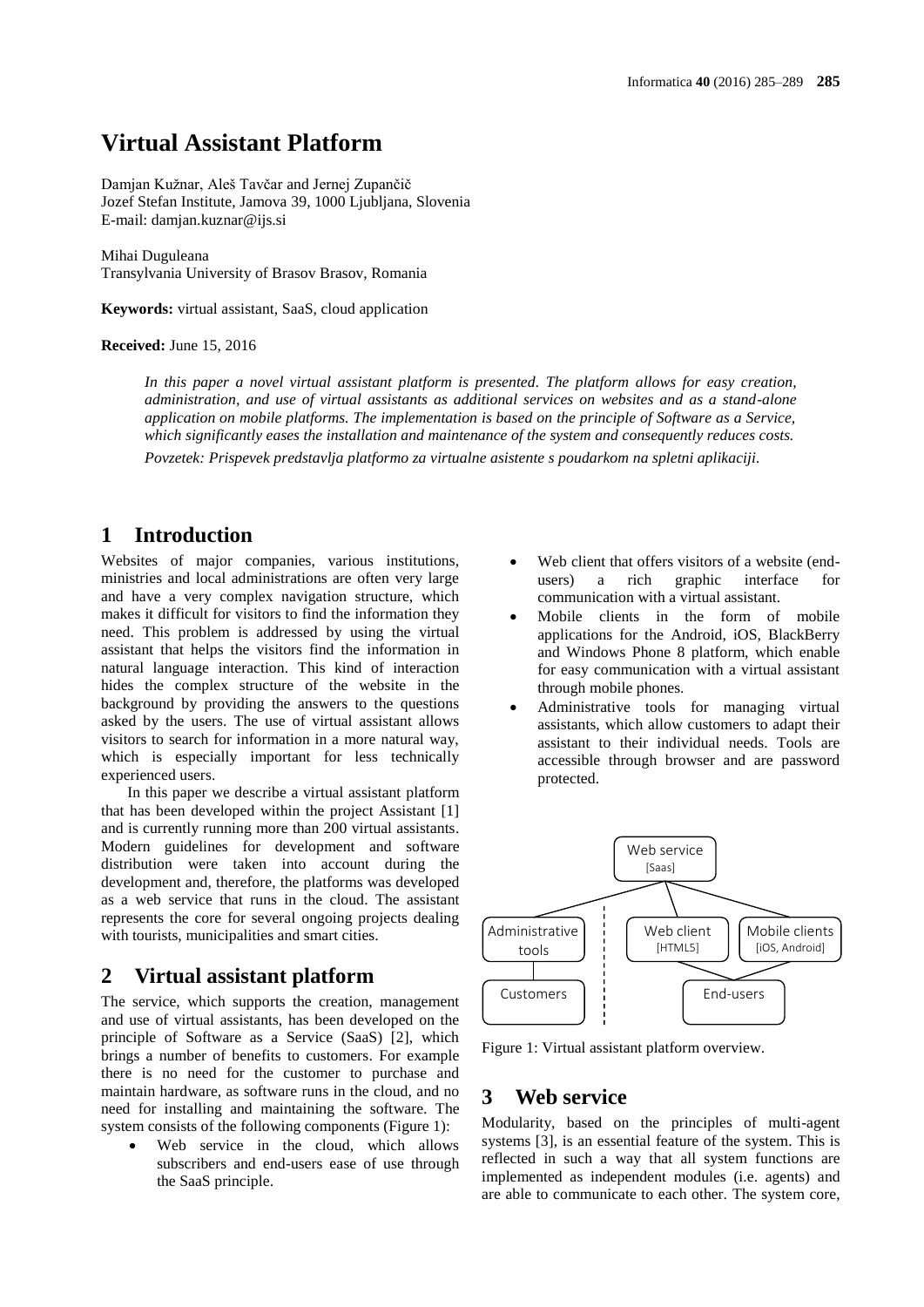which plays a similar role as the platform in multi-agent systems, provides the mechanism for communication between modules. The components of the system (Figure 2) will be described below.



Figure 2: The modular design of the system.

#### **3.1 Core**

The system core implements the following functions, allowing the modules to extend the basic functionality of the system:

- Module management, including discovery, installation, updating, starting and stopping of the modules. The virtual assistant platform has a broad collection of modules available, which can be stopped if desired and thus speed up the system.
- Registration and triggering of events, and registration of listeners that receive triggered events. The modules that trigger the events also define an arbitrary message structure that facilitates communication between modules.
- RESTful API endpoints [4] definitions. Each module can define a function that can be used by end-users (through clients such as web client or mobile application).
- Relational database access. The modules can store the necessary data into a relation database.
- File system access. The modules that need to write and read files are provided with the required access rights.

#### **3.2 Modules**

The modules are independent functional components that extend the basic set of system capabilities. The core modularity allows the system to be extended to perform any task, however, this article describes the modules for the virtual assistant. Among the most important modules are:

- *qa*: a module that receives questions from the user, forwards it to the answering modules (\*\_kb modules) and chooses the most appropriate response on the basis of a predefined procedure.
- *\*\_kb* (eg. static\_answer\_kb): are modules for question answering that obtain answers in various ways. For instance *rss\_kb* obtains answers from RSS feeds.
- *html5gui*: a module that implements a web based graphical interface of a virtual assistant that users can interact with on websites.
- *applications*: a module for managing applications (each module can define its own application) that virtual assistant provides to end-users in addition to the basic functionality of question answering.

The existing system also hosts a number of other modules that provide answers to questions, facilitate the administration of the system, record the conversations between users and virtual assistant, etc.

#### **3.3 Messages**

Messages between the modules are transmitted when events occur within the system (e.g. when a question is received). Events can be registered and defined by the system core or by the modules that also define the structure of messages that will be sent when the event is triggered. The modules that have registered to that certain event receive the message. Those modules can then return the results of their processing back to the module that triggered the event. This enables the creation of complex processing procedures.

#### **3.4 REST API**

It is essential for the system to be able to communicate with the outside world. The REST specification [5] is used to create the API in the form of web services. All communication between users and the system goes through this interface, usually by the means of various graphical clients such as HTML5 client for websites and apps for mobile platforms.

The most important functions provided by the API for virtual assistants are:

- / ask (HTTP GET method)
	- o Input parameters:
		- question: a question that we want the assistants to answer.
		- context (optional): the context within which the question was stated (eg. in applications and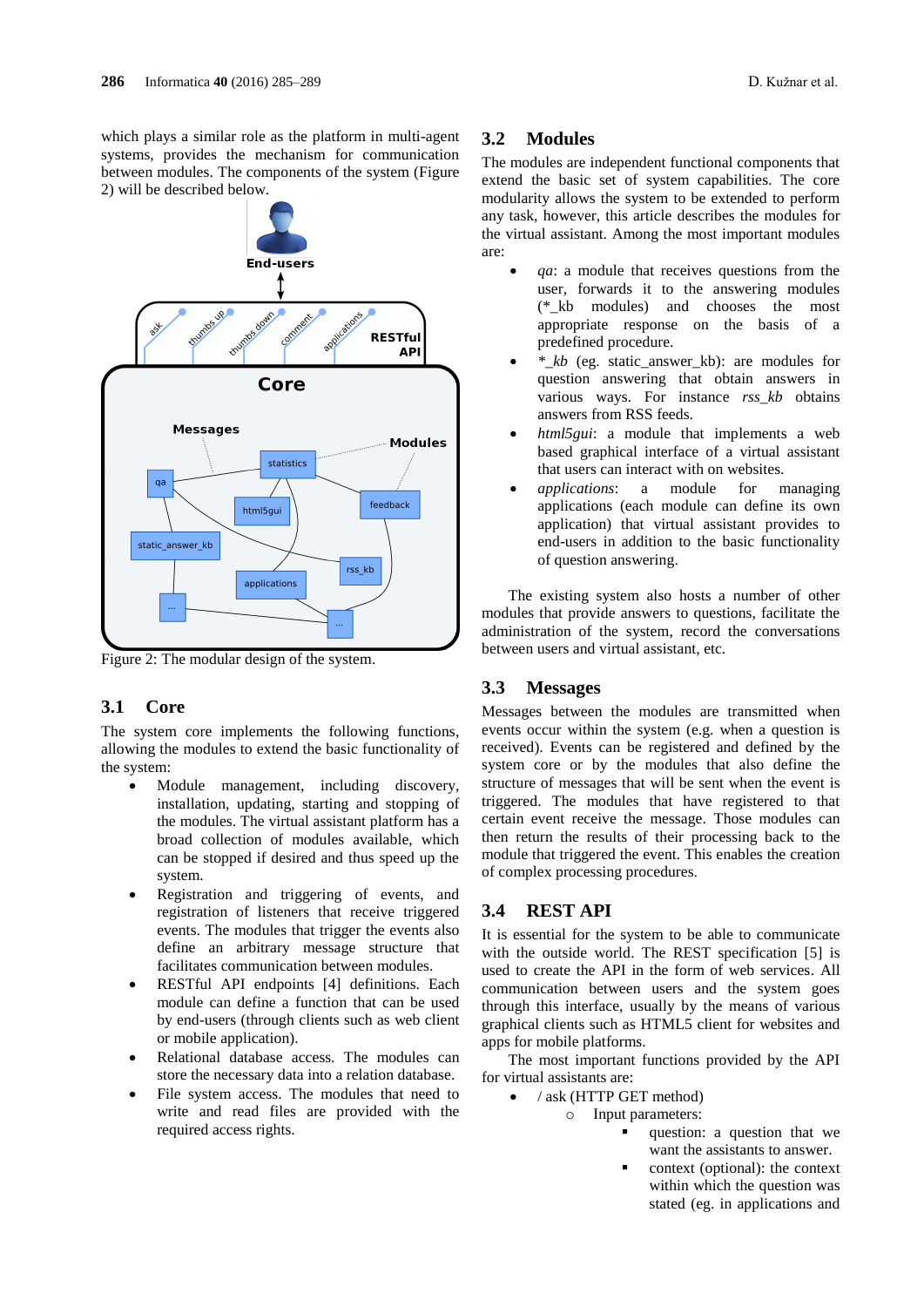forms of municipal administration). Available contexts are obtained through the function / applications.

- o Response:
	- answer: answer of a virtual assistant in HTML format.
		- id: serial number of the answer, used for storing the evaluation and comments on the answer.
	- URL (optional): a website that is associated with the response. In the case of using a web client, the page will automatically open in the background, in the case of mobile applications the user can open a link in the integrated browser.
- / vote / id / Up (HTTP POST method)
	- o Input parameters:
		- id part of the route replaced with the value we received as part of the response of the function call / ask. It represents the number of the answer. Example: a call to / vote / 42 / up corresponds to the positive assessment of the response with the serial number 42.
	- o This end point has no response
	- / vote / id / down (HTTP POST method)
		- $\circ$  similar to / vote / id / up, only that in this case a negative rating is recorded. In the case of multiple ratings for the same answer the most recent rating is stored.
- / comment / id (HTTP POST method)
	- o Input parameters:
		- id: number of the answer, which refers to a comment.
		- comment: comment on the answer.
		- name and surname: name and surname of the commentator.
		- email (optional): E-mail of the commentator.
	- o This end point has no response

All functions return the answers in JSON notation [6], unless the client defines the callback input parameter, in which case the answer is returned in JSONP notation [7].

### **4 Web client**

Web client is used to integrate the virtual assistant in the customer's website. The assistant can appear automatically when the user visits a website or when the users clicks on a link that starts the assistant.

On launch the web client (Figure 3) hovers over the content of the website and can be freely moved, allowing the user to continue browsing the web page in the background. Upon entering a question into the text box, the web client calls the web service to obtain an answer, displays it in the box below the input field and, if provided by the administrator, opens a webpage in the background that is related to the answer. In this way the web client displays a summary of the response and the visitor is invited to obtain more detailed information from the website in the background if he or she is interested. The Slovenian text in Figure 3: Who is the mayor? The major of Pivka municipality is Mr. Robert Smrdelj …



Figure 3: Example of a virtual assistant for the Pivka municipality.

In addition to the common virtual assistant functionality our platform also introduces the concept of applications or apps (accessible via the menu). Apps extend the basic functionality by enabling the use of specific services, e.g. ticket booking, or by focusing the search for answers on specific areas, e.g. the municipality contact information. Every customer can configure its own set of applications that it wants to offer to the visitors.

# **5 Mobile apps**

Communication with the virtual assistant is also possible via mobile devices. The interface was adjusted for small screens, since the use of the web interface on mobile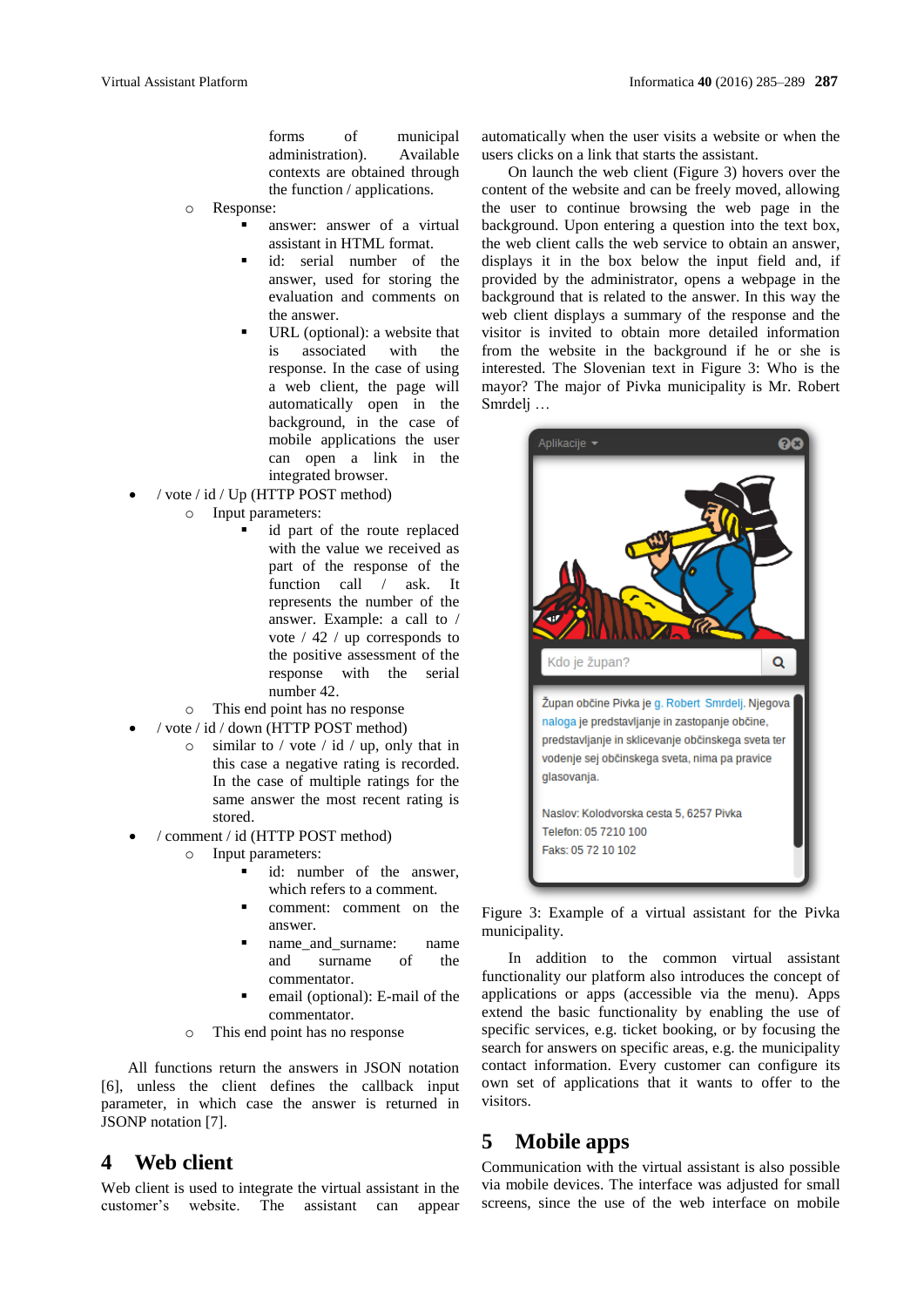devices is awkward, especially for technically unskilled users. The mobile applications are important for several reasons. Mobility is the most important reason, since the user can use the assistant from anywhere, for example the user can ask "Where can I find a pharmacy?" when on the move in a municipality. In this case the assistant would find the information and offer to the user a list of pharmacies in a given municipality with the associated opening time.

We have developed mobile applications for the two most popular mobile platforms: Android and iOS. Both mobile applications have the equivalent functionality to the web client graphical interface. Figure 4 shows the mobile applications screen design for Android platform. On the upper side of the screen is an input box where the user enters a question. Below the input field is the area for the answer, and underneath is the toolbar, where the user can find all the additional functionalities. The Slovenian text in Figure 4 corresponds to: Municipality Pivka; Do you have any question for me?; Ask me anything regarding municipality such as ….



Figure 4: The main screenshot of the Android app.

The functionality of mobile application is identical to the one in the web interface. The user enters the question in the search box and the application sends a query to the server that returns the most appropriate response. In the bottom toolbar there are additional assistant's features such as: voting on a particular response (positive or negative); posting a comment on a particular answer; enabling speech synthesis; and allowing the users to select one of the applications offered by the assistant.

Due to smaller screen sizes and data transfer restrictions on mobile devices some specific functionality is changed and adapted for mobile devices. The website

that which contains more detailed information is accessible by clicking the "more…" button (in contrast to the web client that displays the website in the background). The app also contains the list of all available assistants and the user can select which assistant it wants to connect to. The list of assistants appears when the user opens the app for the first time but is also accessible via the app settings. Further mobile applications are adapted for the elderly and visually impaired, because in addition to speech synthesis it is also possible to increase the font size of the entire graphic interface.

With the development of mobile applications we wanted to bring our virtual assistant platform even closer to users and to allow its use on a daily basis.

# **6 Conclusion**

In this paper we presented a virtual assistant platform – framework for the creation and maintenance of virtual assistants.

The service operates on the advanced web technology principles. The modular design enables to easily extended the service and add new functionality. Therefore, this service is suitable for a wide range of customers from municipalities and associations to public and private companies, which have their own specific requirements.

### **7 Future work**

Due to its extensibility the developed virtual assistant platform can be used in various domains. We will exploit the modular architecture in several upcoming projects. Some of the existing modules will be reused, however, additional modules, specific to each project, will also be developed. In the following paragraphs the important projects will be described and their contribution to the virtual assistant platform will be presented.

#### **7.1 AS-IT-IC**

Austrian-Slovenian intelligent tourist information center (AS-IT-IC) project was accepted in the cross-border Cooperation Programme Interreg V-A Slovenia-Austria in the programme period 2014-2020. The project addresses the problem of not getting the desired information about natural and cultural heritage sites in the Slovenian-Austrian cross-border area in an integrated way. The goal of the project is to create a joint Austrian-Slovenian center - an ICT supported network of service providers and tourist offices, municipalities, tourists and citizens to enhance continuous cooperation between them. Virtual assistant will be one of the ICT tools that will support the AS-IT-IC center. It will provide automatic answering in natural language to the questions related to the heritage sites and various other relevant tourist information, therefore, relieving the tourist information officers from providing answers to repetitive questions. The system will, in cooperation with human operators (tourist information officers), provide all the relevant tourist information and help the tourists plan a